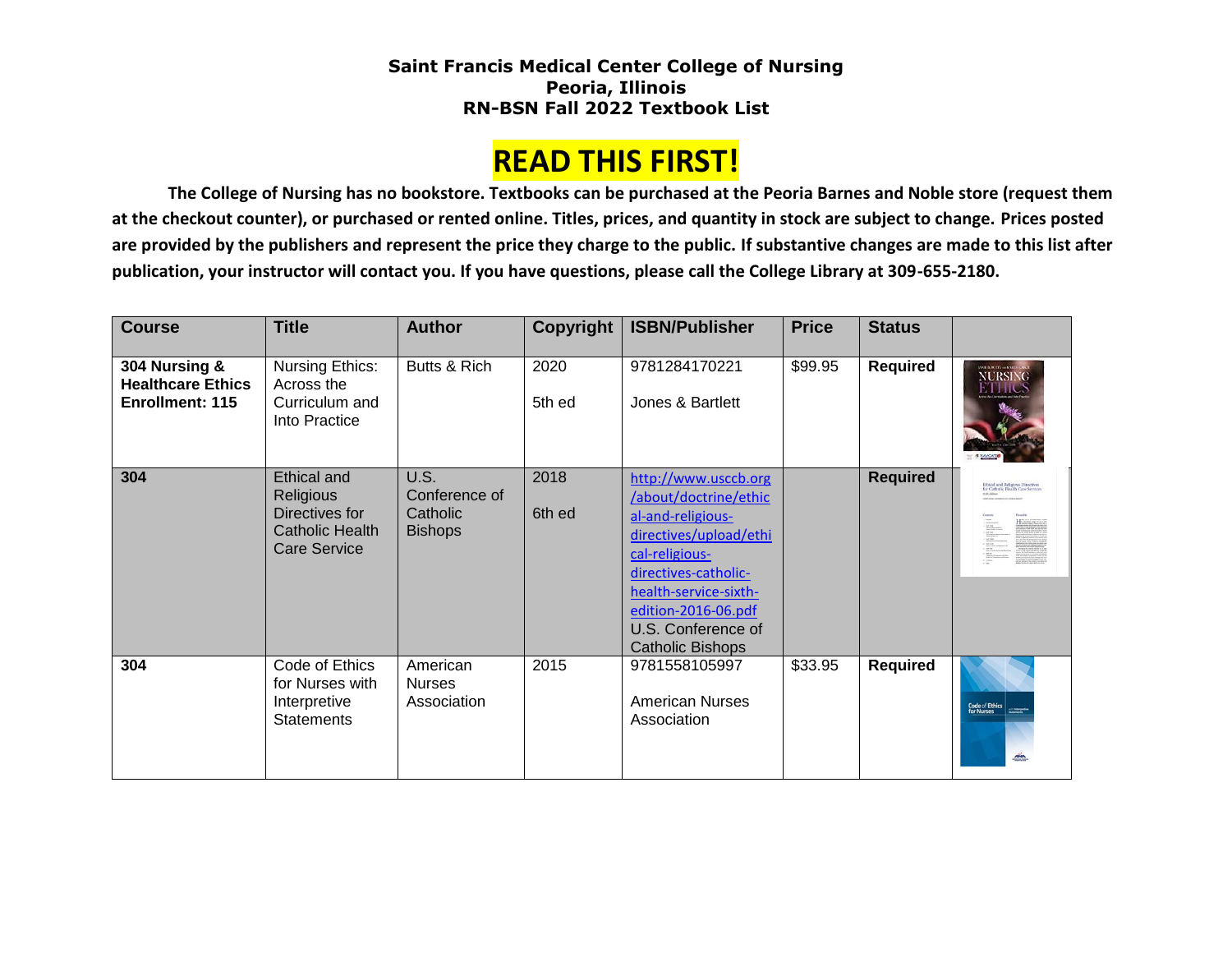## **Saint Francis Medical Center College of Nursing Peoria, Illinois RN-BSN Fall 2022 Textbook List**

| <b>Course</b>                                                                         | <b>Title</b>                                                                                          | <b>Author</b>             | Copyright         | <b>ISBN/Publisher</b>                                         | <b>Price</b> | <b>Status</b>   |                                                                                            |
|---------------------------------------------------------------------------------------|-------------------------------------------------------------------------------------------------------|---------------------------|-------------------|---------------------------------------------------------------|--------------|-----------------|--------------------------------------------------------------------------------------------|
| 310 Health<br><b>Assessment</b><br>Enrollment: 115                                    | Health<br>Assessment in<br>Nursing                                                                    | Weber & Kelley            | 2022<br>7th ed    | 9781975161156<br><b>Wolters Kluwer</b><br><b>NEW EDITION!</b> | \$129.99     | <b>Required</b> | Janet II. Weber<br>Janet Harley<br><b>HEALTH</b><br><b>ASSESSMENT</b><br><b>IN NURSING</b> |
| 317 Concepts for<br><b>Professional</b><br><b>Nursing-RN</b><br><b>Enrollment: 25</b> | <b>Advancing Your</b><br>Career:<br>Concepts in<br>Professional<br><b>Nursing</b>                     | Kearney-<br>Nunnery       | 2020<br>7th ed    | 9780803690141<br>F. A. Davis                                  | \$79.95      | <b>Required</b> | <b>Advancing</b><br>Your<br>Career                                                         |
| 318 Research for<br><b>Nursing Practice</b><br>Enrollment: 115                        | <b>Essentials of</b><br>Nursing<br>Research:<br>Appraising<br>Evidence for<br><b>Nursing Practice</b> | Polit & Beck              | 2021<br>$10th$ ed | 9781975141851<br><b>Wolters Kluwer</b>                        | \$101.99     | <b>Required</b> | Nursing Research                                                                           |
| 318                                                                                   | Publication<br>Manual of the<br>American<br>Psychological<br>Association                              | <b>APA</b>                | 2020<br>$7th$ ed  | 9781433832154<br><b>APA</b>                                   | \$31.99      | <b>Required</b> | 72<br><b>Manual</b>                                                                        |
| <b>425 Promoting</b><br><b>Healthy</b><br><b>Communities</b><br><b>Enrollment: 25</b> | Community &<br><b>Public Health</b><br>Nursing:<br>Evidence for<br>Practice                           | DeMarco &<br>Healey-Walsh | 2020<br>3rd ed    | 9781975111694<br><b>Wolters Kluwer</b>                        | \$115.99     | <b>Required</b> | Community and<br>Public Health                                                             |
| 434 Concepts in<br><b>Nursing</b><br><b>Management</b><br><b>Enrollment: 115</b>      | Leadership<br>Roles and<br>Management<br>Functions in<br>Nursing: Theory<br>and Application           | Marquis &<br>Huston       | 2021<br>$10th$ ed | 9781975139216<br><b>Wolters Kluwer</b>                        | \$89.99      | <b>Required</b> | LEADERSHIP                                                                                 |